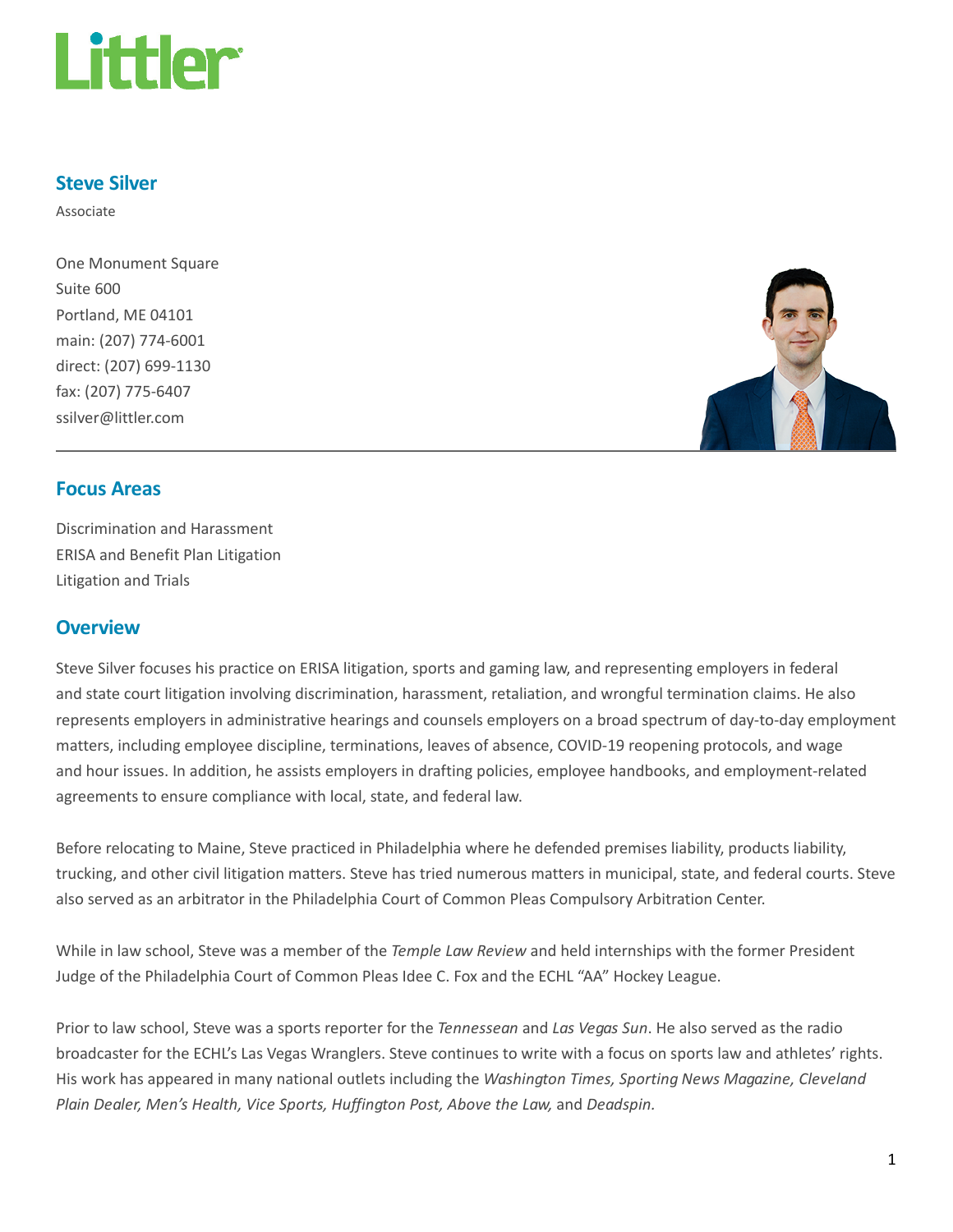

## Professional and Community Affiliations

- Chair, Maine Gambling Control Board, 2020-present
- Member, Maine State Board of Property Tax Review, 2018-2021

## **Recognition**

- Named, Ones to Watch, Employee Benefits (ERISA) Law, and Litigation Labor and Employment, Best Lawyers, 2021-2022
- Named, Rising Star, Employee Benefits, New England, Super Lawyers, 2018-2021
- Named, Rising Star, Civil Litigation Defense, Pennsylvania, Super Lawyers, 2017

### **Education**

J.D., Temple University James E. Beasley School of Law, 2013

B.S., Northwestern University, 2008

## Bar Admissions

Maine Pennsylvania New Jersey

## **Courts**

- U.S. District Court, District of Maine
- U.S. District Court, District of New Jersey
- U.S. District Court, Western District of Pennsylvania
- U.S. District Court, Eastern District of Pennsylvania
- U.S. District Court, Middle District of Pennsylvania

## Publications & Press

Amended Maine Law Will Require Vacation Payout When Employment Ends Littler ASAP April 22, 2022

## Portland, Maine City Council Ends Hourly Hazard Pay and Enacts Indoor Mask Mandate Littler ASAP January 4, 2022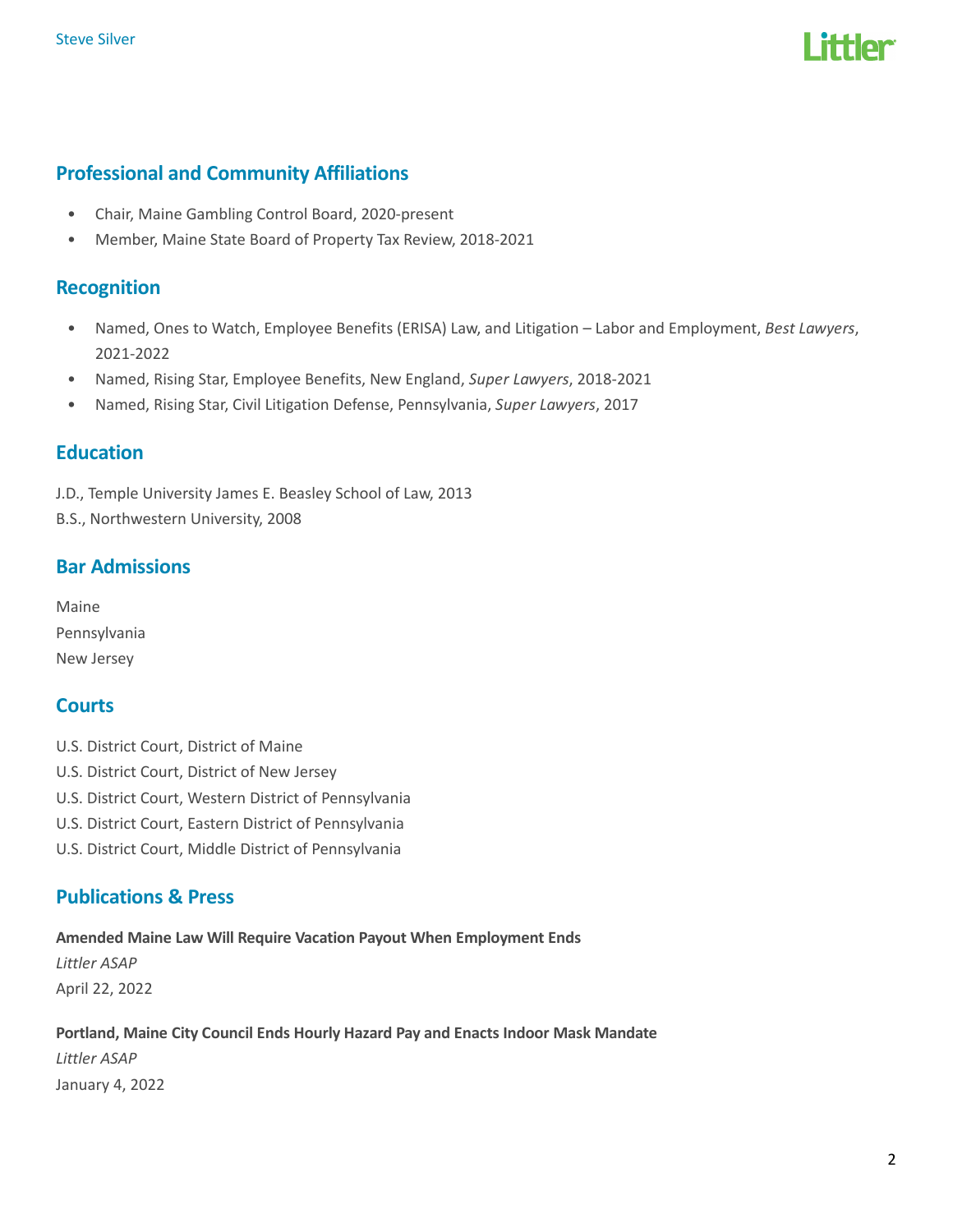

## Portland, Maine: Broadly-Applicable Hourly Hazard Pay Takes Effect on January 1, 2022 Littler ASAP December 22, 2021

### Maine's Public-Sector Employers Must Follow OSHA COVID-19 Vaccine Mandate

SHRM Online October 1, 2021

### Maine's Public Sector Employers Will Be Subject to OSHA COVID-19 Vaccination Mandate

Littler ASAP September 17, 2021

## Best Lawyers in America© 2022 Edition Honors More Than 240 Littler Lawyers Littler Press Release

August 19, 2021

Maine Legislative Update: Back to Work Incentives, Ban the Box, Tip Minimum, and Other Developments Affecting Employers Littler ASAP

July 22, 2021

## Maine's Highest Court Finds Portland Hazard Pay Ordinance Constitutional, But Not Effective Until 2022 Littler ASAP July 8, 2021

# Exercise Caution With COVID-19 Vaccine Incentives to Avoid Running Afoul of Gambling Laws

Littler ASAP June 15, 2021

## Maine DOL Issues Final Rules on Mandatory Paid Leave SHRM Online September 29, 2020

### Maine Becomes First State to Mandate Paid Leave for Any Reason

SHRM Online June 6, 2019

#### Here's What You Need to Know About Legalized Sports Betting

VICE Sports May 14, 2018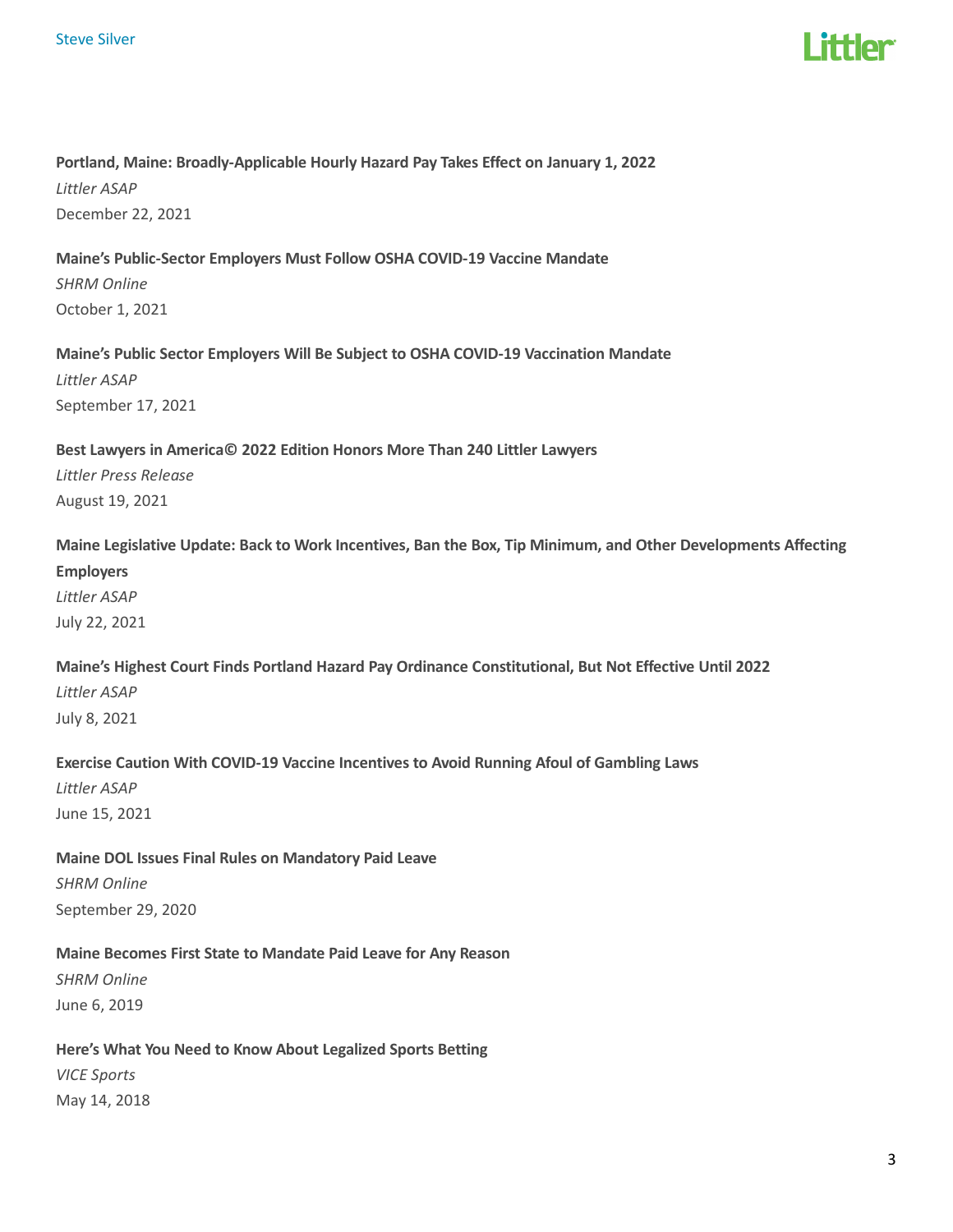

### SCOTUS Strikes Down Federal Sports Betting Ban in Monumental Victory for States' Rights

Above the Law May 2018

## Speaking Engagements

2021 Maine Employment Law and Legislative Update Human Resources Association of Southern Maine May 25, 2021

Online Sweepstakes, The Rapid Rise of Legalized Sports Betting, and Office Pools in the Digital Age: The State of Gambling in Maine Cumberland Bar Association February 23, 2021

Vice in the Workplace Maine State Bar Association Winter Conference January 27, 2021

## LD 369: An Act Authorizing Earned Employee Leave Update NESHRM Conference

September 16, 2020

Vice in the Workplace: Managing the Expansion of Legal Marijuana and Online Gambling Human Resources Association of Southern Maine March 10, 2020

### Place Your Bets? An Update on Gambling in the Workplace

Association of Corporate Counsel Sports & Entertainment Network Webinar February 18, 2020

#### 2019 Employment Law Update

Association of Corporate Counsel Sports & Entertainment Network Webinar February 19, 2019

Cardozo Sports Law Symposium First Amendment Issues In Sports Cardozo Law School, New York, NY

March 16, 2018